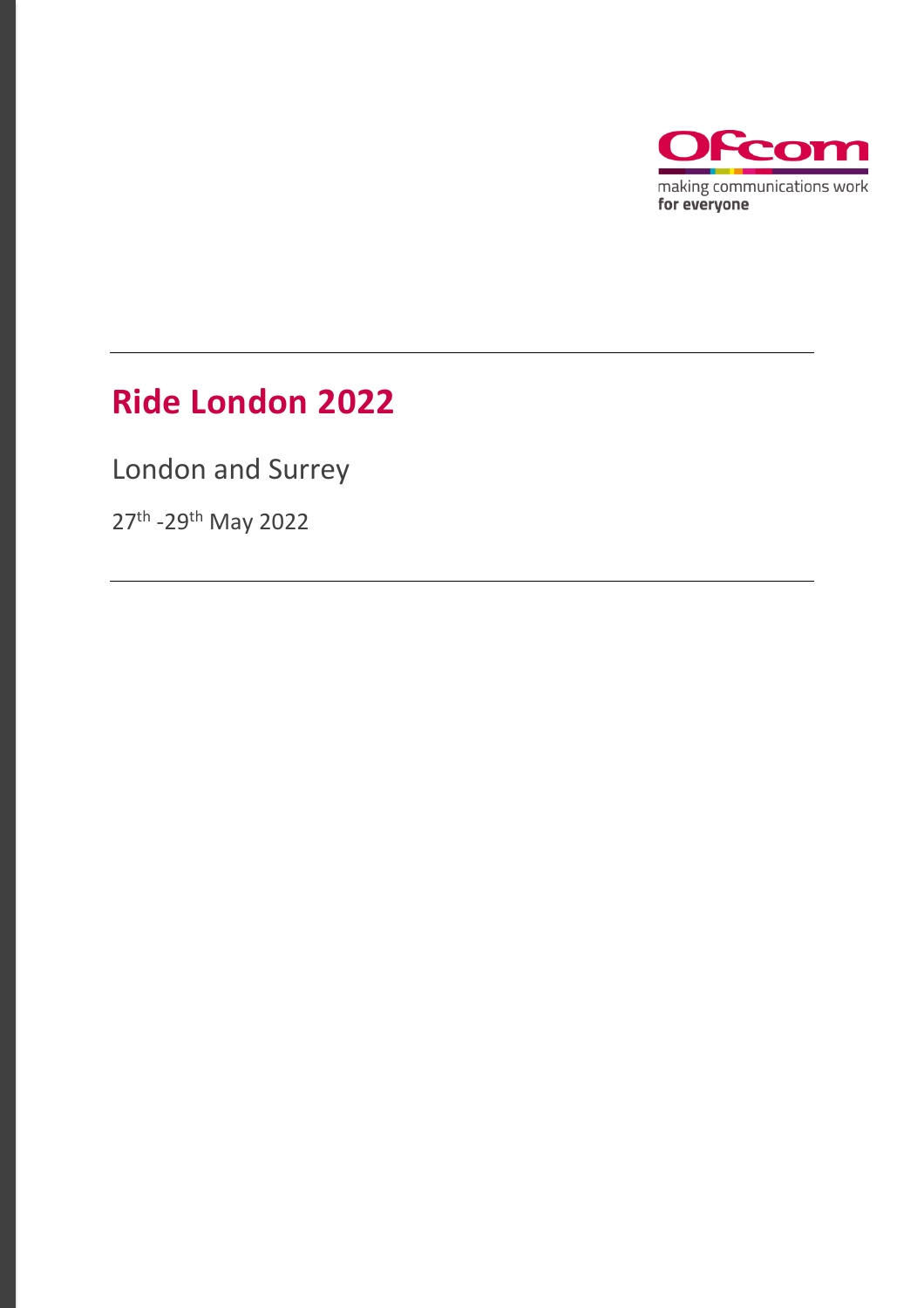### Introduction

This event is managed by the London & Surrey Cycling Partnership (LSCP) and combines the fun and accessible element of a free family ride in central London with the excitement of watching the world's best professional cyclists race.

Justin Whillock will be the PMSE Spectrum Planner coordinating this event.

Frequency Coordinator



Justin Whillock

Our office contact details are:

+44 (0) 207 981 3803 or emai[l pmse@ofcom.org.uk](mailto:pmse@ofcom.org.uk)

During the event, Justin can be contacted on:

+44 (0) 207 783 4399 or email [Justin.Whillock@ofcom.org.uk](mailto:Justin.Whillock@ofcom.org.uk)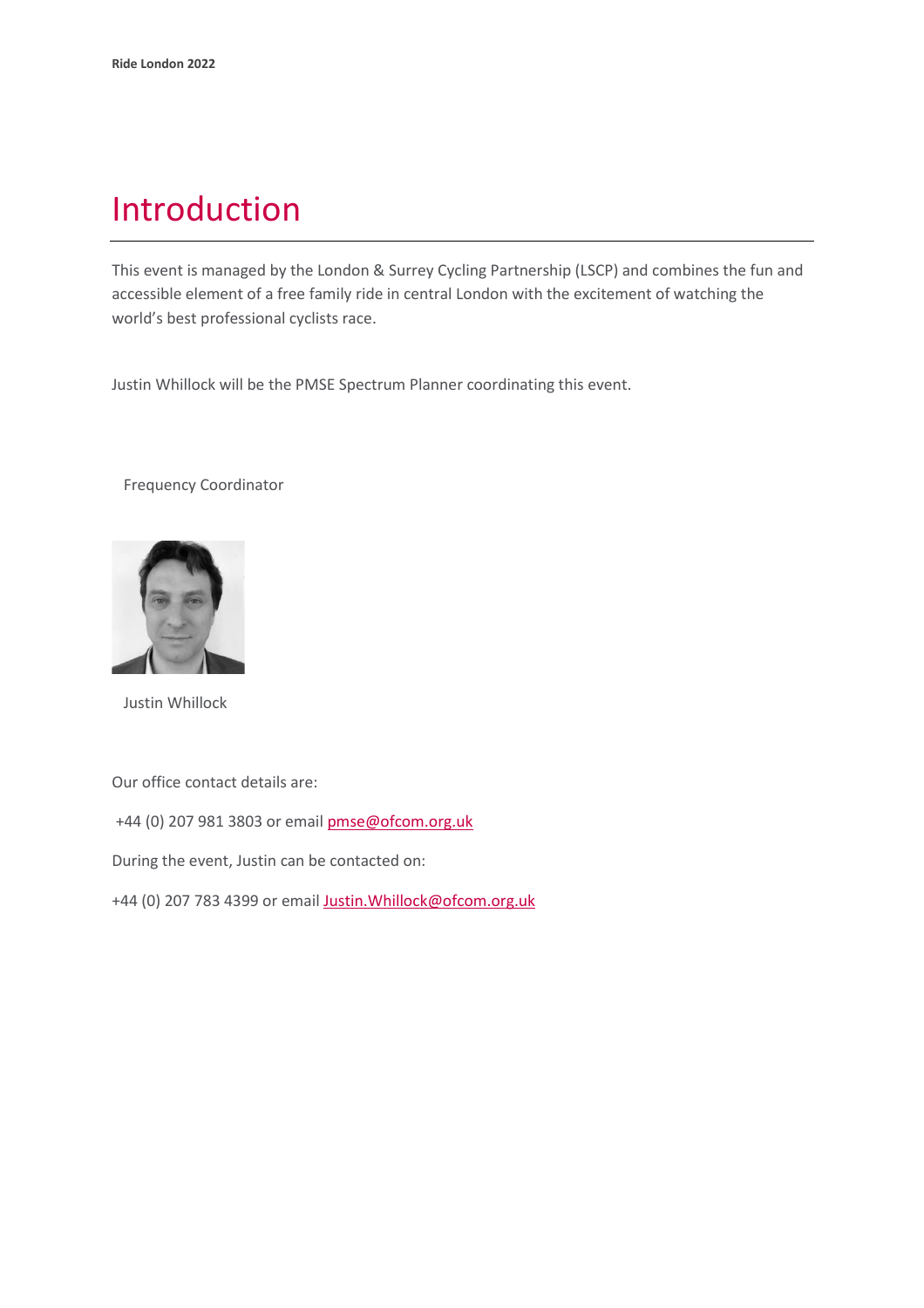### **Contents**

#### **Section**

| 1. Application Process        | 1             |
|-------------------------------|---------------|
| 2. Coordination and Licensing | $\mathcal{P}$ |
| 3. Event Time                 | З             |
| 4. Useful Contacts            | $\Delta$      |
|                               |               |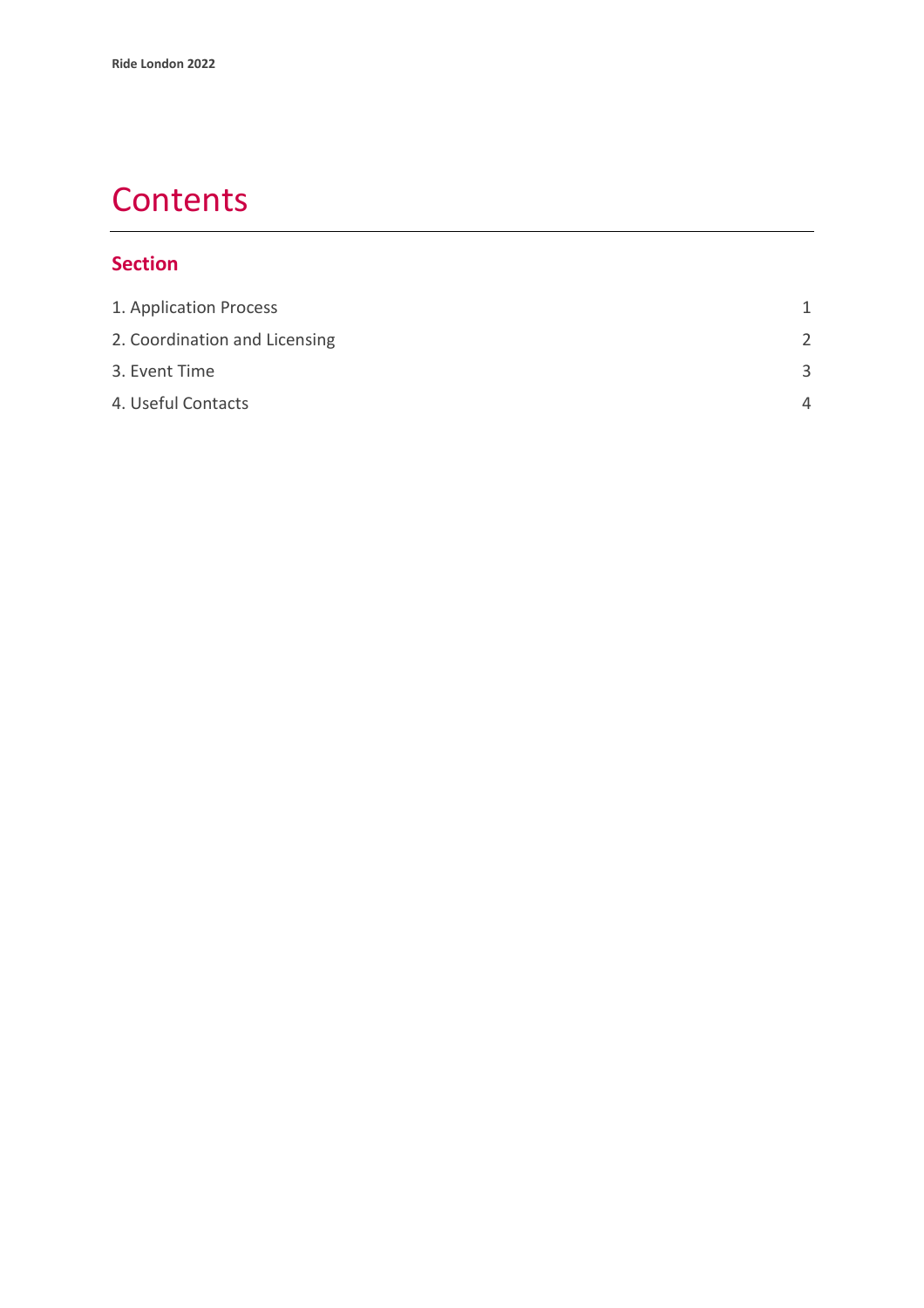## <span id="page-3-0"></span>1. Application Process

As Ride London is designated a Major Event, applications for frequencies will not be subject to Ofcom PMSE's usual three-day turnaround rule. All frequency applications will be collated and worked on at the same time in order to achieve the best frequency allocation plan.

Applications can be processed via the Ofcom PMSE website [www.ofcom.org.uk/pmse](http://www.ofcom.org.uk/pmse) using the Event Application system or send an email containing the required application form to PMSE@ofcom.org.uk.

Application forms can be downloaded from our website [https://www.ofcom.org.uk/manage-your](https://www.ofcom.org.uk/manage-your-licence/radiocommunication-licences/pmse/apply-for-a-pmse-licence)[licence/radiocommunication-licences/pmse/apply-for-a-pmse-licence](https://www.ofcom.org.uk/manage-your-licence/radiocommunication-licences/pmse/apply-for-a-pmse-licence)

The cut off point for these applications to be received is **29th April 2022**. It is advisable to get them in as soon as possible as applications received after this date may not be accommodated as required.

The key information that we require when you apply is:

- The number of wireless microphones, IEMs (In Ear Monitors), radio talkback systems or cameras you require
- The frequency range that your equipment will tune across and the tuning steps
- The dates and times that frequencies are needed
- Where your frequencies will be located
- The name of the team you are representing (if none please state)

The use of wireless microphones and IEMs is restricted throughout the UK due to Digital TV carrier signals. The list of available TV channels for these venues can be found on the UHF Mic Planner via the Login page. The availability of these frequencies will be limited due to other licenced users nearby and the digital footprint. You may want to consult this tool before applying.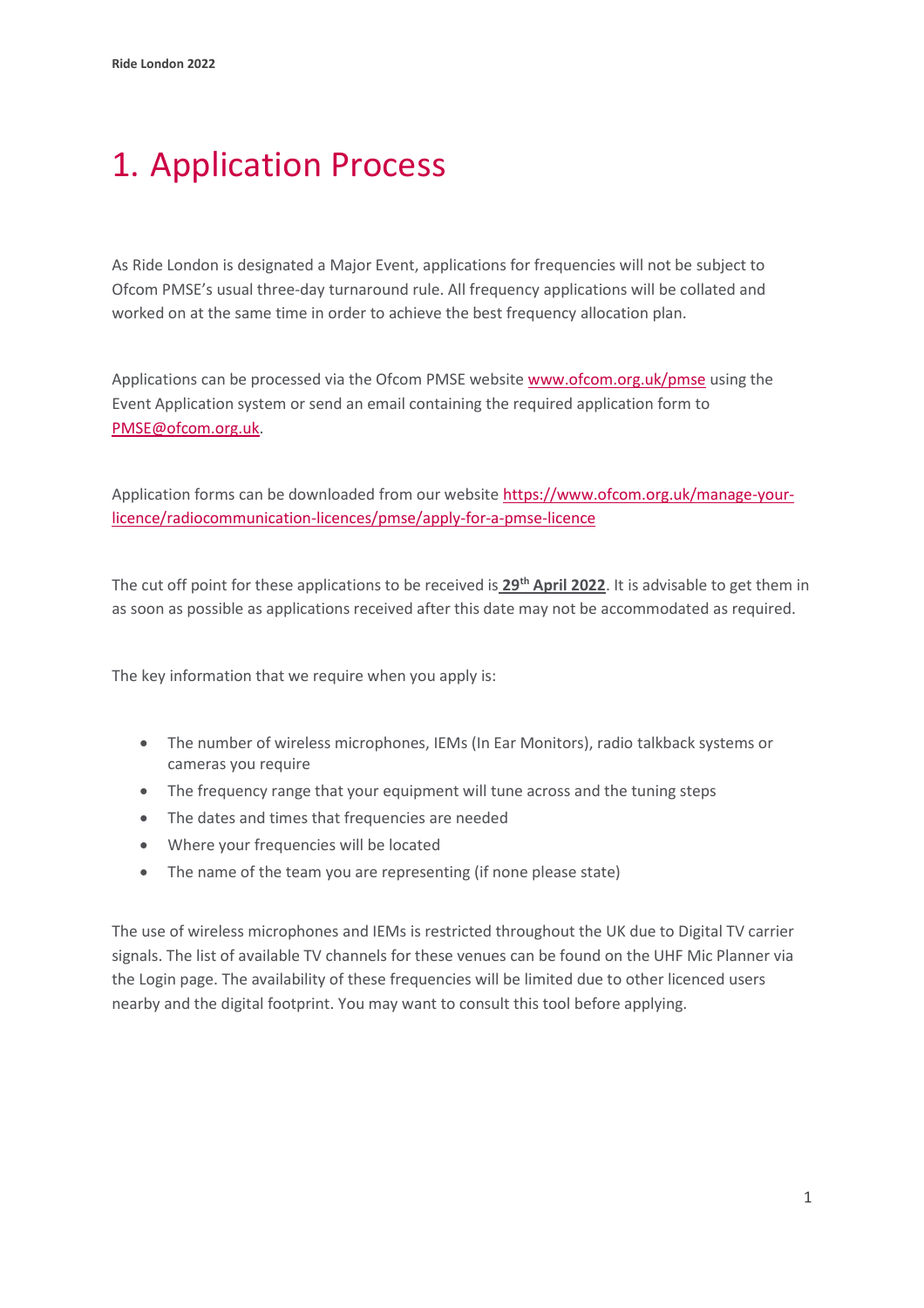# <span id="page-4-0"></span>2. Coordination and Licensing

### **General Information**

Upon receipt of your application you will be contacted to confirm that we are in receipt of it. Any coordination issues or changes which may be required will be addressed directly with the applicant.

The route of the race has many different areas and sites where receive antennas can be placed, knowing the exact location of your equipment is vital to the co-ordination in this RF heavy event.

#### **Payment and Licence Documents**

It is imperative that we receive payment before your licence is scheduled to start so we can issue your frequencies. To help with this we accept debit/credit cards, cheques and bank transfers or can take payment from existing carnets. When paying by debit/credit card you will receive a secure payment link to your email address. *Please note that Ofcom PMSE are unable to accept payments made by AMEX.* Your licensing documentation will be dispatched upon receipt of full payment and we aim to have licences ready for issue on or before **13th May 2022**.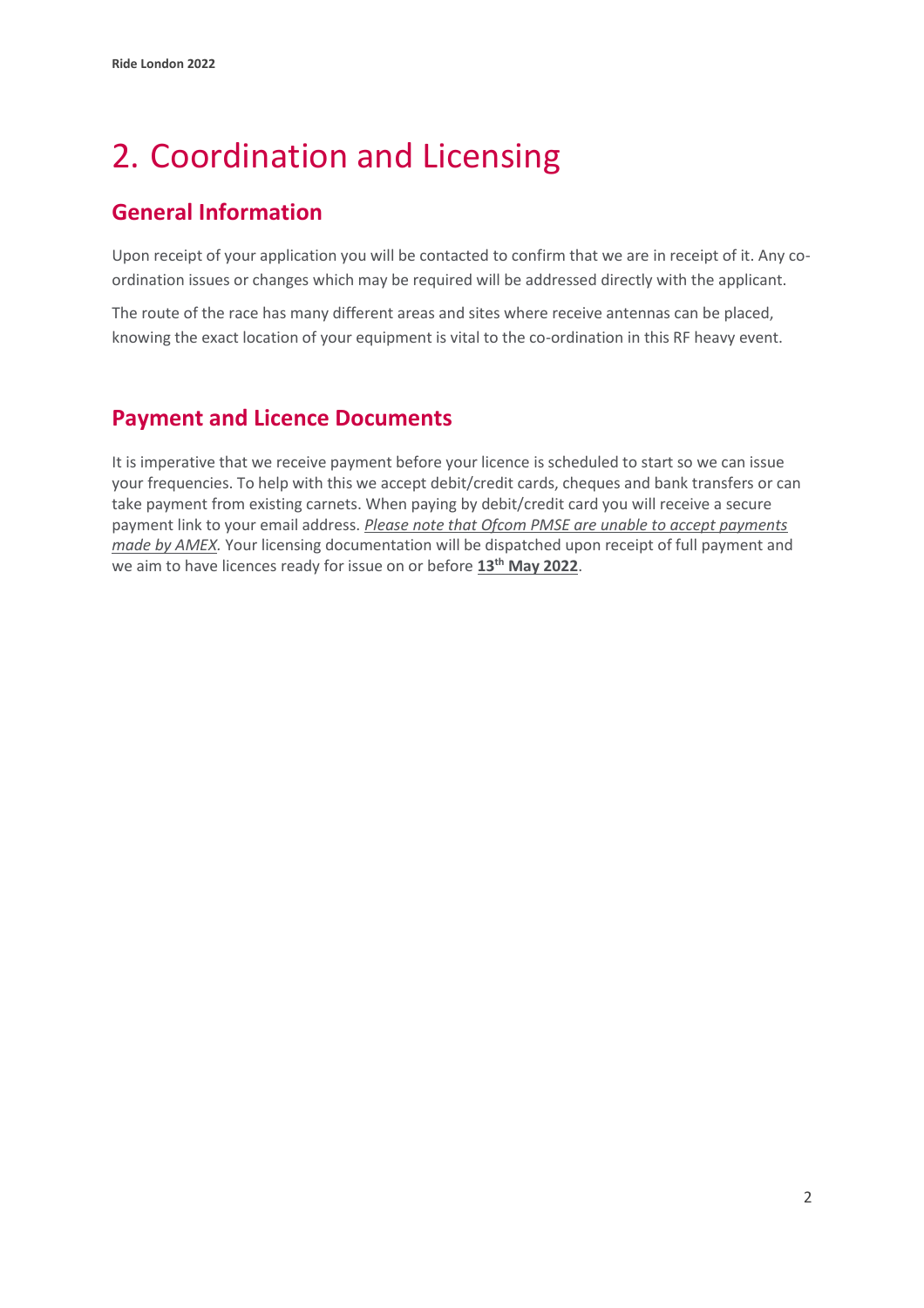# <span id="page-5-0"></span>3. Event Time

Operation of the frequencies during the event may be subject to strict licensing times. These times must be adhered to. It is your responsibility to ensure that these rules are followed. If there are concerns about licensing times, please do contact the Event Coordinator.

If when on-site interference is experienced on your frequencies, please contact the Event Coordinator or the Out Hours PMSE Emergency Coordinator right away. The Co-ordinator will investigate why you may be subjected to this interference and offer you suitable alternatives within the constraints of your equipment should this be appropriate